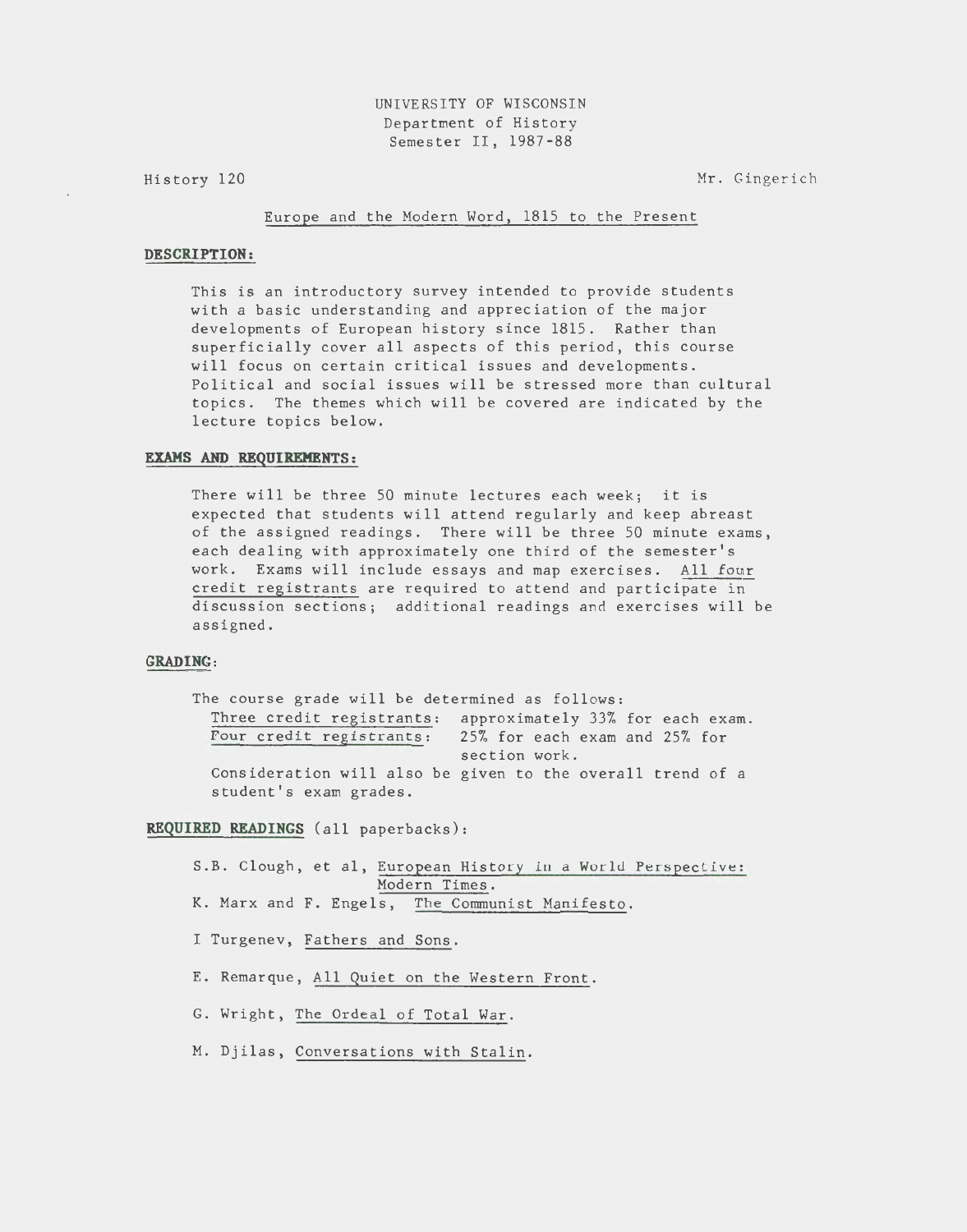Mr. Gingerich

# **Readings**

| January  | 20              | Introduction and Organization                       | No assignment                               |
|----------|-----------------|-----------------------------------------------------|---------------------------------------------|
|          | 22              | Background of European History                      | Text, x-xvi                                 |
|          | 25              | Restoration of Europe                               | Text, 1063-1083                             |
|          | 27              | Liberalism and Reaction                             | Text, 1109-1129                             |
|          | 29              | Liberalism and Reaction                             | Text, 1133-1150                             |
| February | $\mathbf{1}$    | Social and Economic Transitions                     | Text, 1085-1108                             |
|          | 3               | Revolutions of 1848                                 | Text, $1152 - 1169$                         |
|          | 5               | Advance of Political Democracy in Western<br>Europe | Text, 1190-1213                             |
|          | 8               | Nationalism and the Unification of Italy            | Text, 1129-31;<br>$1185 - 88$ ; $1215 - 23$ |
|          | 10 <sup>°</sup> | Bismarck and the Unification of Germany             | Text, 1223-1236                             |
|          | 12              | Socialism and Marx                                  | Text, 1170-1185<br>Marx & Engels, all       |
|          | 15              | General Trends                                      | Text, 1243-1280                             |
|          | 17              | Problems of Liberal Democracy                       | Text, 1282-1300                             |
|          | 19              | FIRST EXAM                                          |                                             |
|          | 22              | Tsarist Russia                                      | Text, $1302 - 1324$ ;<br>Turgenev, all      |
|          | 24              | Germany                                             | Text, 1326-1334                             |
|          | 26              | Austria-Hungary and the Ottoman Empire              | Text, 1334-1348                             |
|          | 29              | Imperialism                                         | Text, 1357-1367                             |
| March    | $\mathbf{2}$    | International Politics and Diplomacy                | Text, 1440-1450                             |
|          | 4               | World War I                                         | Text, 1451-1474                             |
|          | $\overline{7}$  | World War I                                         | Remarque, all                               |
|          | 9               | The Russian Revolution                              | Text, 1497-1516                             |
|          | 11              | The Paris Peace Settlement                          | Text, 1475-1484                             |
|          | 21              | Consequences of the War                             | Text, 1484-1496                             |
|          | 23              | Italy and Fascism                                   | Text, 1526-1531                             |
|          | 25              | Hitler and National Socialism                       | Text, 1531-1546                             |
|          | 28              | Stalin's USSR                                       | Text, 1516-1524                             |
|          | 30              | SECOND EXAM                                         |                                             |
| April    | 4               | Interwar Europe: The West                           | Text, $1548 - 1567$                         |
|          | 6               | Interwar Europe: East and Central                   | No assignment                               |
|          | 8               | Origins of World War II                             | Text, 1568-1580                             |